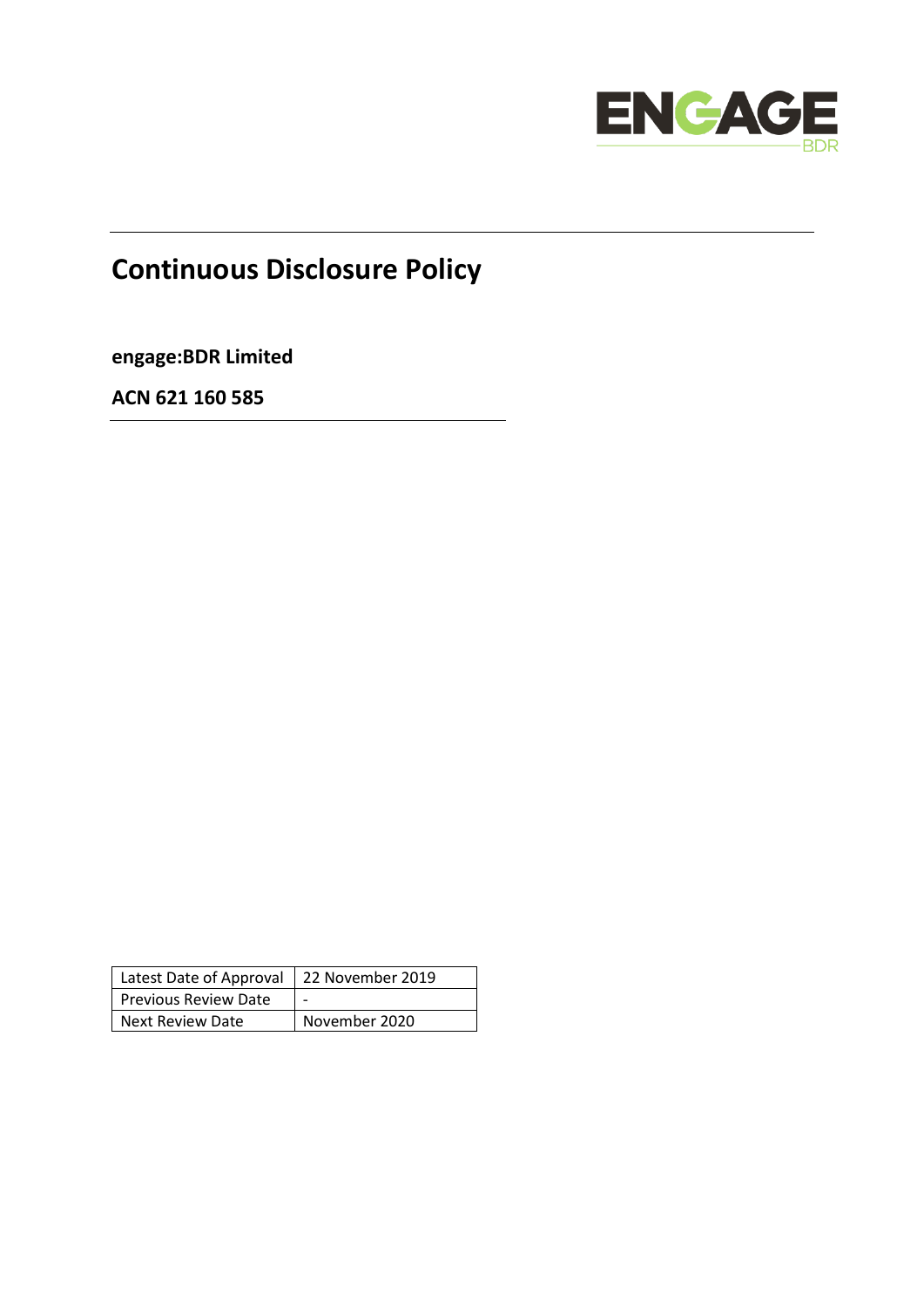## **1. Introduction**

- 1.1 Company Securities are quoted on ASX.
- 1.2 Under the ASX Listing Rules, the Company must immediately disclose 'price-sensitive information' to the market. Price-sensitive information is information that a reasonable person would expect to have a material effect on the price or value of Company Securities.
- 1.3 The continuous disclosure regime under the ASX Listing Rules is given legislative force under section 674 of the Corporations Act.
- 1.4 This policy embraces the principles contained in the ASIC guidance note, Better Disclosure for Investors, ASX Guidance Note 8 and the Corporate Governance Principles and Recommendations published by the ASX Corporate Governance Council.

## **2. Defined Terms**

2.1 In this policy:

**ASIC** means the Australian Securities and Investments Commission.

**ASX** means the share market operated by ASX Limited.

**ASX Listing Rules** means the listing rules of ASX.

**Board** means the directors of the Company from time to time, acting as a board.

**Chairperson** means the Chairperson of the Company.

**Company** means Engage:BDR Limited ACN 621 160 585.

**Company Securities** includes securities in the Company, options over those securities and any other financial products of the Company traded on the ASX.

**Corporations Act** means the Corporations Act 2001 (Cth), as amended or modified from time to time.

**Disclosure Officer** means the company secretary of the Company, from time to time.

**Group means** the Company and its controlled entities.

## **3. Objectives**

- 3.1 The objective of this policy is to:
	- (a) ensure that the Company immediately (meaning, 'promptly and without delay') discloses all price-sensitive information to ASX in accordance with the ASX Listing Rules and the Corporations Act;
	- (b) ensure that the Company's officers and employees are aware of the Company's continuous disclosure obligations; and
	- (c) establish procedures for:
		- (i) the collection of all potentially price-sensitive information;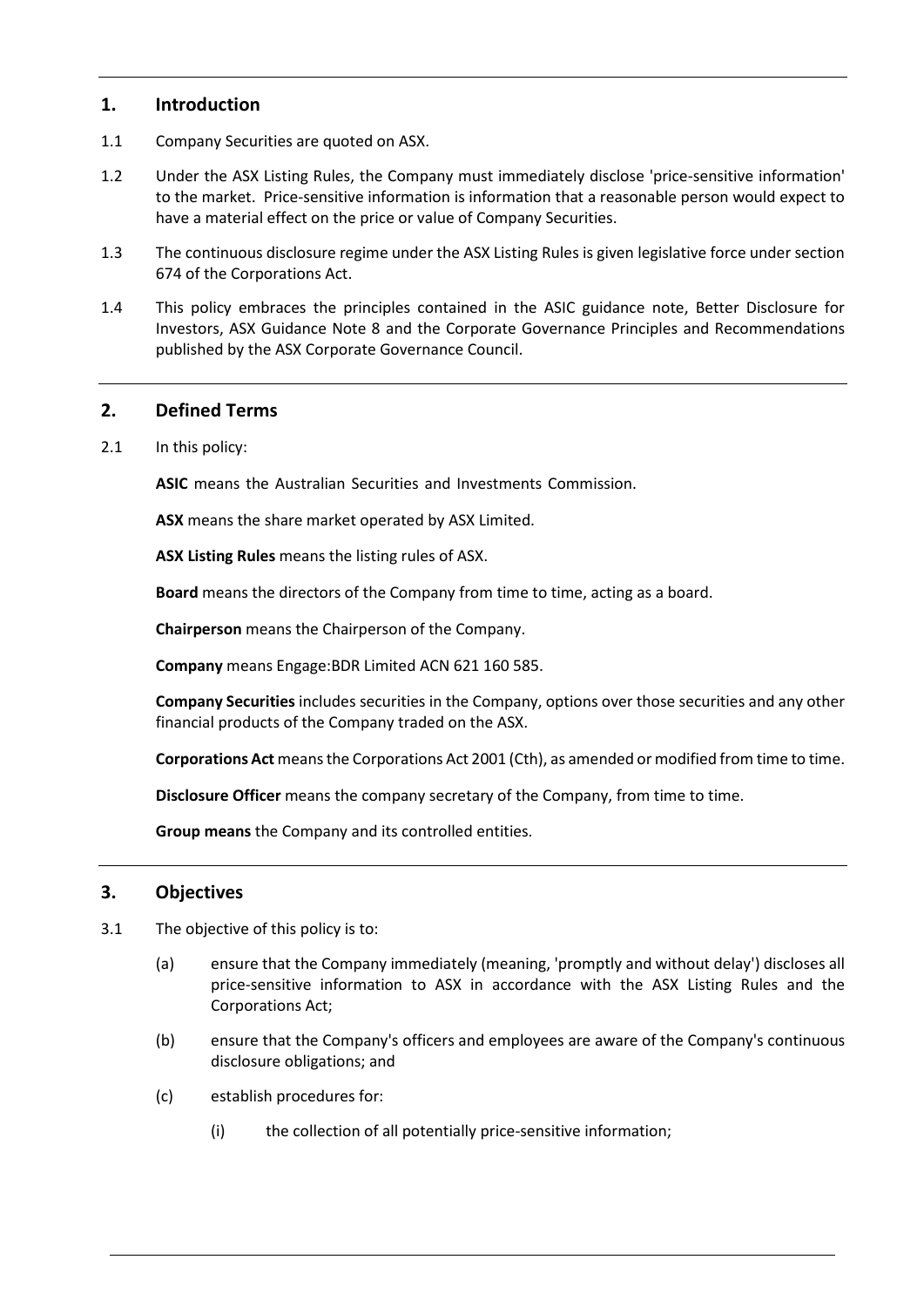- (ii) assessing whether information must be disclosed to ASX under the ASX Listing Rules or under the Corporations Act and, if it is to be disclosed, that its announcement is factual, complete, balanced and expressed in a clear and subjective manner that allows an investor to assess the impact of the information when making an investment decision;
- (iii) releasing to ASX information determined to be price-sensitive information and required to be disclosed so that all investors have equal and timely access to this information; and
- (iv) responding to any queries from ASX (particularly queries under Listing Rule 3.1B).

# **4. Disclosure**

- 4.1 The Board is responsible for approving and monitoring compliance with this policy.
- 4.2 The Board has authorised the Chairperson, or their delegate, to have responsibility for:
	- (a) deciding if information should be disclosed to ASX (subject to any overriding authority of the Board, including in accordance with this policy);
	- (b) ensuring compliance with the Company's continuous disclosure obligations;
	- (c) establishing a system to monitor compliance with the Company's continuous disclosure obligations and this policy;
	- (d) monitoring regulatory developments so that amendments necessary to ensure that this policy continues to conform with those requirements can be considered by the Board; and
	- (e) monitoring changes in the market price of, and trading volume in, Company Securities to identify, and if necessary take action to remedy, a potential false or disorderly market in the Company's Securities (subject to any overriding authority of the Board).
- 4.3 The Board will be consulted in relation to the disclosure (or non-disclosure) of major matters in accordance with paragraph 6. The form and content of any announcement in relation to such a major matter requires consideration and approval by the Board. The form and content of any announcement relating to a matter that is not such a major matter (but is more than merely routine) requires the consideration and approval of the Chairperson.
- 4.4 Decisions about trading halts will be made following consultation with the Board in relation to major matters and by the Chairperson in relation to other matters (or, if such decision is required to be made on an urgent basis and the Chairperson is not available, with the Disclosure Officer).
- 4.5 Routine administrative announcements, such as a disclosure to the market concerning a change in a director's notifiable interest in Company Securities, may be made by the Disclosure Officer following consultation with the Chairperson or his or her delegate.

# **5. Disclosure Officer**

- 5.1 The Board has appointed the Company Secretary of the Company to act as the Disclosure Officer.
- 5.2 The Disclosure Officer is the primary point of contact with the ASX and is responsible for:
	- (a) communicating with ASX about general matters concerning the ASX Listing Rules (in accordance with ASX Listing Rule 12.6);
	- (b) ensuring officers and employees of the Company are aware of and adequately understand:
		- (i) the Company's continuous disclosure obligations;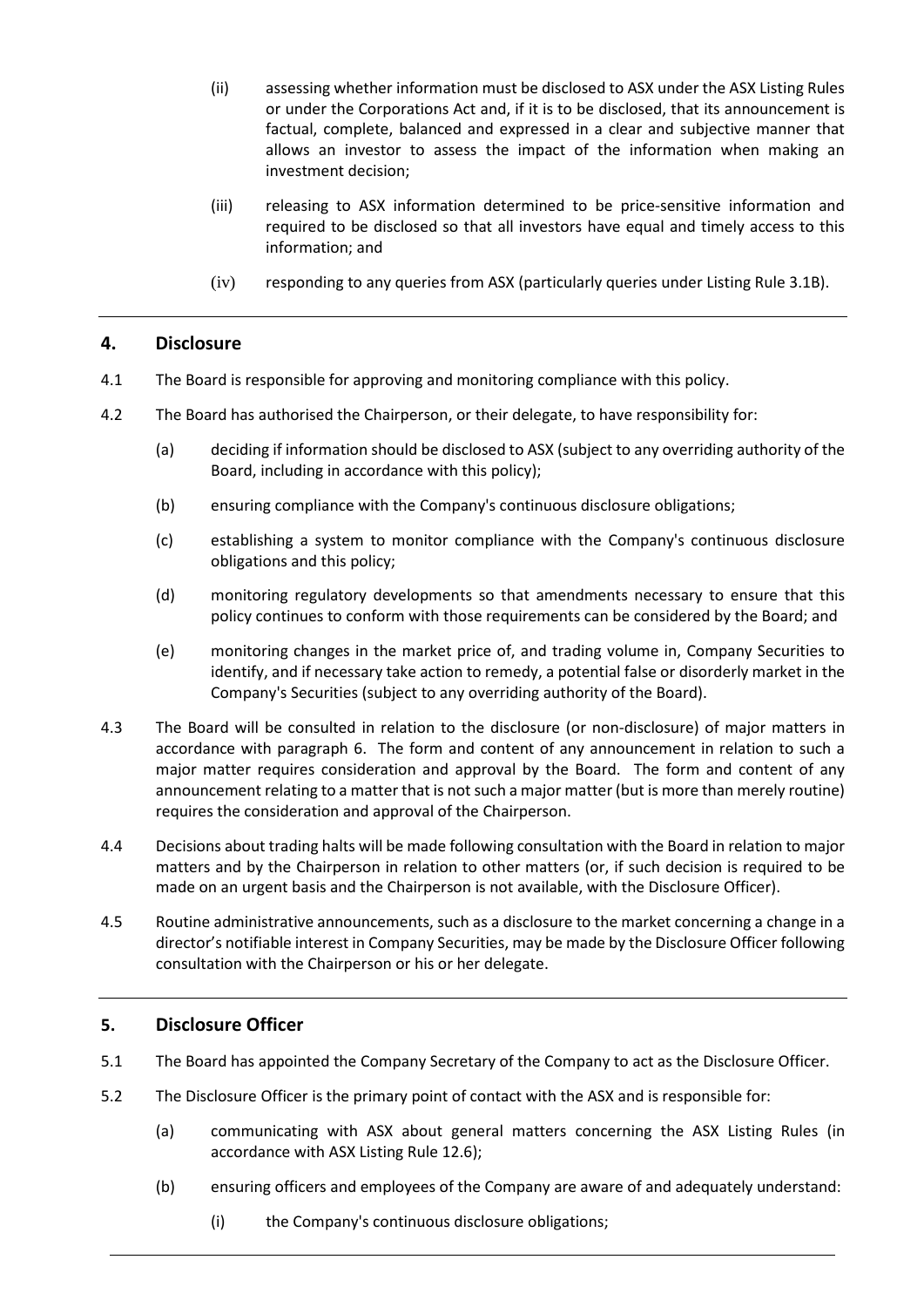- (ii) their responsibilities in relation to the Company's continuous disclosure obligations and to protect the confidentiality of information (including, when instructing advisers or conducting negotiations in relation to any matter that may give rise to price-sensitive information); and
- (iii) this policy;
- (c) if the Disclosure Officer thinks it necessary, implementing training sessions for officers and employees in relation to the Company's continuous disclosure obligations, their responsibilities in relation to those obligations and the protection of confidential information and this policy;
- (d) implementing and supervising procedures for reporting potentially price-sensitive information;
- (e) ensuring (by using all reasonable endeavours) that all announcements are:
	- (i) factual, objective and free from the use of any emotive or argumentative language;
	- (ii) balanced and free from any misleading or deceptive statements (including by omission);
	- (iii) do not omit material information;
	- (iv) are expressed in a clear, concise and effective manner; and
	- (v) to the extent that they contain financial information, compliant with the requirements of ASIC Regulatory Guide 230 Disclosing non-IFRS financial information,

in each case, so that investors can make fully informed investment decisions in response to that information.

- 5.3 The Disclosure Officer must maintain a file (Disclosure File) of:
	- (a) material disclosed to ASX;
	- (b) communications with ASX under Listing Rule 3.19B;
	- (c) potentially price-sensitive information that has come to the Disclosure Officer's attention and that has not been disclosed to ASX; and
	- (d) reasons why any potentially price-sensitive information was not disclosed (and especially if the Company is seeking to rely on the exceptions to ASX Listing Rule 3.1 (contained in ASX Listing Rule 3.1A) in deciding not to disclose that potentially material information).
- 5.4 The Disclosure Officer must report the information referred to in paragraph 5.3 to:
	- (a) the Chairperson; and
	- (b) the Board at each regular Board meeting.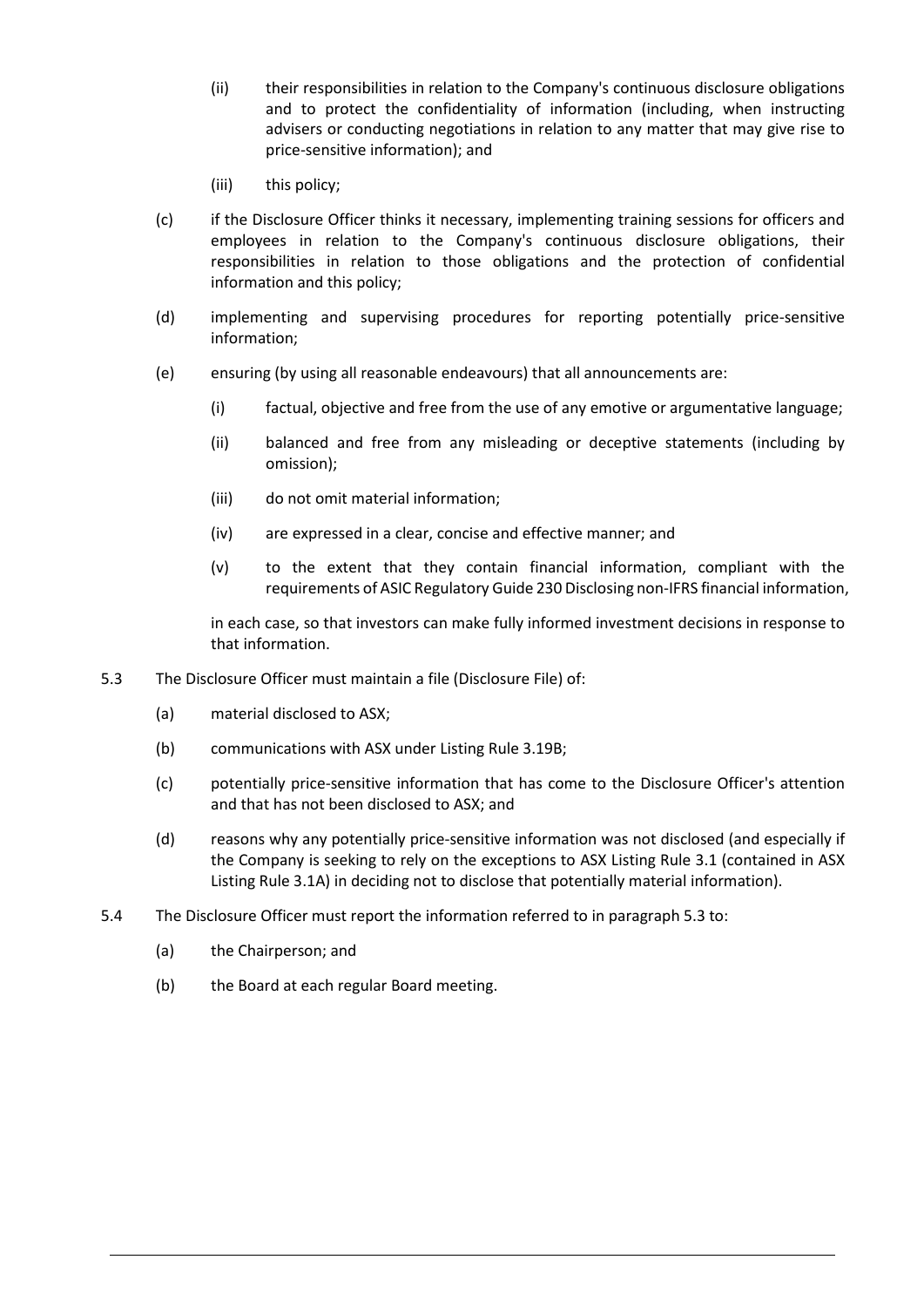# **6. Deciding if information should be disclosed**

- 6.1 If an employee or officer of the Company becomes aware of any information at any time that should be considered for release to the market, it must be reported immediately to the Disclosure Officer or the Chairperson. The Company Secretary of the Company, along with its divisional managers for their areas of responsibility, must ensure there are appropriate procedures in place to ensure that all relevant information (i.e. any information that could be materially price sensitive) is reported to them immediately for on-forwarding in accordance with this policy. It is important for employees and officers of the Company to understand that just because information is reported to the Disclosure Officer or the Chairperson that does not mean that it will be disclosed to ASX. It is for the Chairperson (subject to the Board's overriding authority) to determine whether information is material and requires disclosure. Accordingly, the Company's policy is for all potentially material information to be reported to the Disclosure Officer or the Chairperson even where the reporting officer or division is of the view that it is not in fact 'material'. The officer's or division's view on materiality can (and should) be shared with the Disclosure Officer or the Chairperson but will not be determinative. A similar reporting obligation also arises where a non-executive director (in their capacity as a director of the Company) becomes aware of information that should be considered for release to the market.
- 6.2 Subject to the Board's overriding authority, the Chairperson is responsible in the first instance for deciding if information should be disclosed. Accordingly, all potentially price-sensitive information must be given to the Chairperson, or, in their absence, the Disclosure Officer for their consideration as to whether such information needs disclosure.
- 6.3 If the Chairperson or the Disclosure Officer (as applicable) decides that information is price-sensitive and therefore must be disclosed, the Disclosure Officer must:
	- (a) prepare an ASX announcement disclosing that information; and
	- (b) subject to paragraph 4.5, provide that draft announcement to the Chairperson or, in the case of matters referred to in paragraph 4.3, the Board for his or her approval prior to release.
- 6.4 If in any doubt, the Chairperson or Disclosure Officer must refer the matter to the Board. The Chairperson, Disclosure Officer or the Board will, if necessary, seek external legal or financial advice.
- 6.5 Board approval and input will only be required in respect of matters that are clearly within the reserved powers of the Board (and responsibility for which has not been delegated to management) or matters that are otherwise of fundamental significance to the Company. Such matters will include:
	- (a) significant profit upgrades or downgrades;
	- (b) dividend policy guidance or declarations;
	- (c) Company-transforming transactions or events; and
	- (d) any other matters that are determined by the Disclosure Officer, Chairperson or the chairman of the Company to be of fundamental significance to the Company.

Where an announcement is to be considered and approved by the Board, the Disclosure Officer must ensure that the Board is provided with all relevant information necessary to ensure that it is able to appreciate fully the matters dealt with in the announcement.

No other announcement should be referred to the Board for approval (as opposed to being circulated to directors simply 'for their information' after the announcement has been made).

6.6 If the Company is unable to make a disclosure to ASX immediately (meaning, 'promptly and without delay') upon becoming aware of that price-sensitive information (or if trading in Company Securities is suggestive of a false or disorderly market), then the Chairperson, the Disclosure Officer or the Board (as applicable) must apply for a trading halt.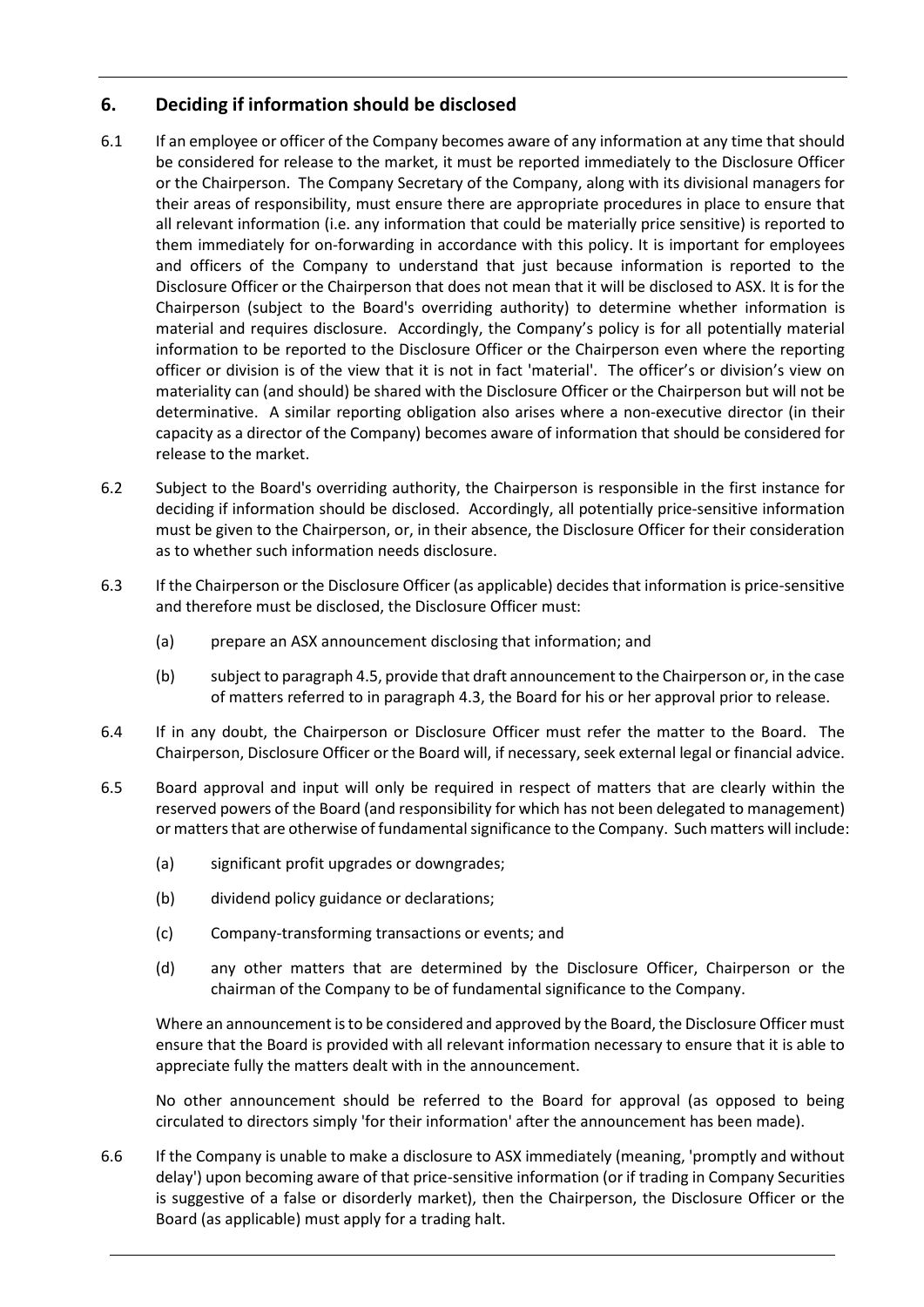- 6.7 Where any information is reported as referred to in paragraph 6.1, and the Disclosure Officer or Chairperson determines that the circumstances are developing but the information is not presently disclosable, the Disclosure Officer must oversee the preparation of an appropriate draft announcement to facilitate immediate disclosure of the information if it later becomes disclosable (for example, as a result of confidentiality being lost through a 'leak').
- 6.8 If the Chairperson or the Board (as applicable) decide that information is not price-sensitive, or does not have to be disclosed, the Disclosure Officer must:
	- (a) make careful and thorough notes setting out:
		- (i) how the information came to his or her attention; and
		- (ii) why it is not price-sensitive, or why it does not have to be disclosed; and
	- (b) place those notes on the Disclosure File.
- 6.9 If an officer or employee is in doubt about whether information is potentially price-sensitive, he or she must immediately give that information to the Chairperson or the Disclosure Officer for consideration.

# **7. Assessing if information is price sensitive**

- 7.1 The guiding principle is that the Company must immediately disclose to ASX any information concerning the Group that a reasonable person would expect to have a material effect on the price or value of Company Securities.
- 7.2 If information would, or would be likely to, influence persons who commonly invest in securities in deciding whether to acquire or dispose of Company Securities, it is material. However, information could be material in other ways and materiality must be assessed having regard to all the relevant background information, including past announcements that have been made by the Company and other generally available information. If there is any doubt, the information should be disclosed to the Chairperson or the Disclosure Officer for consideration.
- 7.3 Examples of the types of information that may need to be disclosed include:
	- (a) a transaction that will lead to a significant change in the nature or scale of the Group's activities;
	- (b) a change in revenue or profit or loss forecasts that is materially different from market expectations;
	- (c) a change in asset values or liabilities;
	- (d) a change in tax or accounting policy;
	- (e) a decision of a regulatory authority in relation to the Group's business;
	- (f) a relationship with a new or existing significant customer or supplier;
	- (g) a formation or termination of a joint venture or strategic alliance;
	- (h) the granting or withdrawal of a material licence;
	- (i) an entry into, variation or termination of a major contract;
	- (j) a significant transaction, such as an acquisition or disposal, involving the Group;
	- (k) giving or receiving a notice of intention to make a takeover;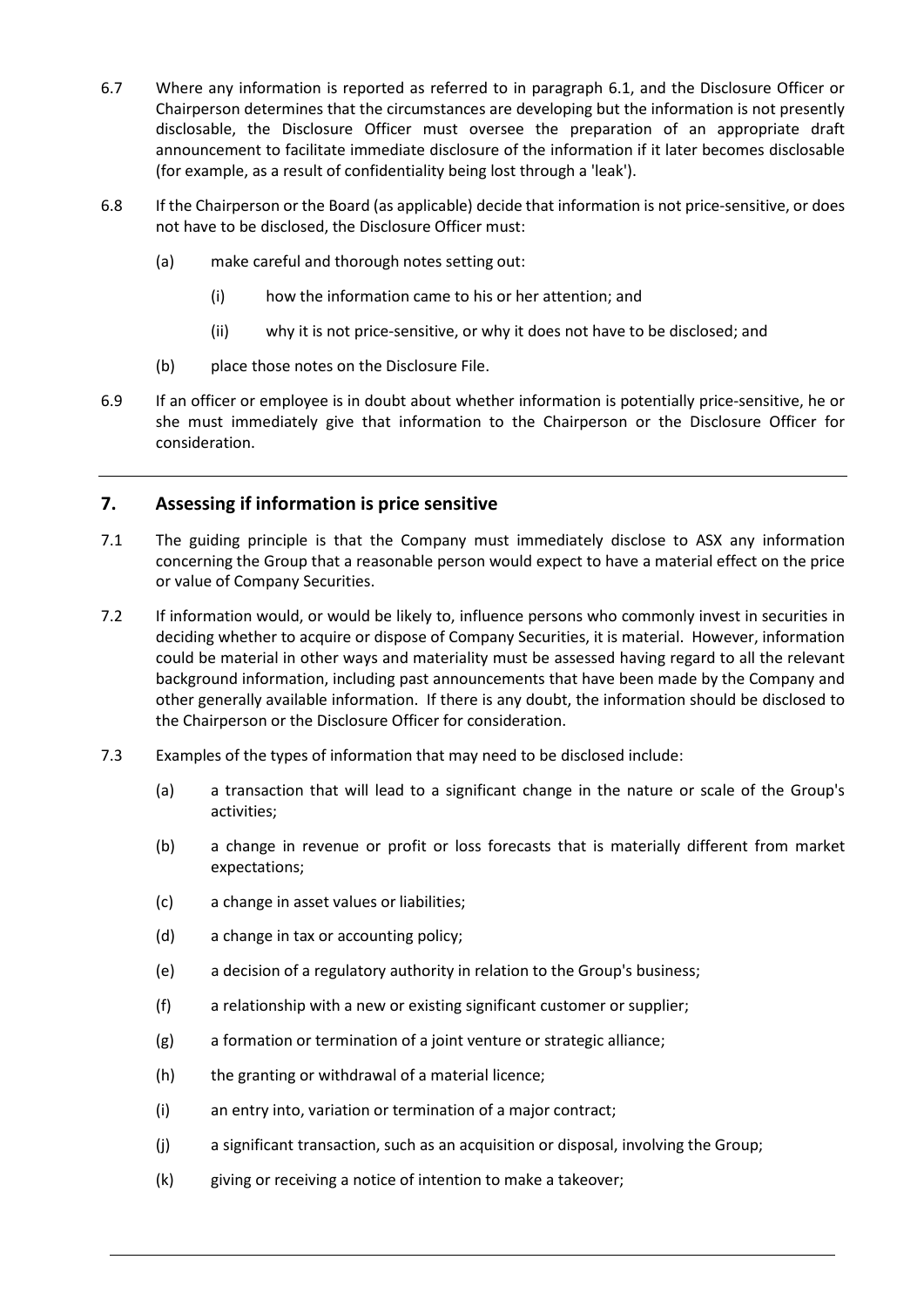- (l) any rating applied by a rating agency to the Company or Company Securities and any change to such a rating;
- (m) a labour dispute;
- (n) a threat, commencement or settlement of any material litigation or claim;
- (o) the appointment of a liquidator, administrator or receiver;
- (p) the commission of an event of default under, or other event entitling a financier to terminate, a material financing facility;
- (q) undersubscriptions or oversubscriptions to an issue of securities (a proposed issue of securities is separately notifiable to ASX under Listing Rule 3.10.3);
- (r) the lodging of a document containing price-sensitive information with an overseas exchange or other regulator so that it is public in that country;
- (s) an agreement between the Company and one of its directors or one of their related parties; or
- (t) a director's ill health or death.
- 7.4 There are many other types of information that could give rise to a disclosure obligation. For example, a development in a company affiliated with, but not controlled by, the Company may be price-sensitive when related to the Company itself.

## **8. Exception to disclosure and confidentiality**

- 8.1 Under ASX Listing Rule 3.1A, the Company does not have to give ASX information if:
	- (a) one or more of the following applies:
		- (i) it would be a breach of the law to disclose the information;
		- (ii) the information concerns an incomplete proposal or negotiation;
		- (iii) the information comprises matters of supposition or is insufficiently definite to warrant disclosure;
		- (iv) the information is generated for internal management purposes; or
		- (v) the information is a trade secret;
	- (b) the information is confidential and ASX has not formed the view that the information has ceased to be confidential; and
	- (c) a reasonable person would not expect the information to be disclosed.
- 8.2 When the Company is relying on an exception to Listing Rule 3.1, or is involved in a development that may eventually require reliance on an exception, appropriate confidentiality protocols must be adhered to. A leak of confidential information will immediately deny the Company the ability to withhold the information from the ASX and force the Company to make a 'premature' announcement.

## **9. False markets, market speculation and rumours**

9.1 Market speculation and rumours, whether substantiated or not, have the potential to impact Company Securities. Speculation may also contain factual errors that could materially affect Company Securities.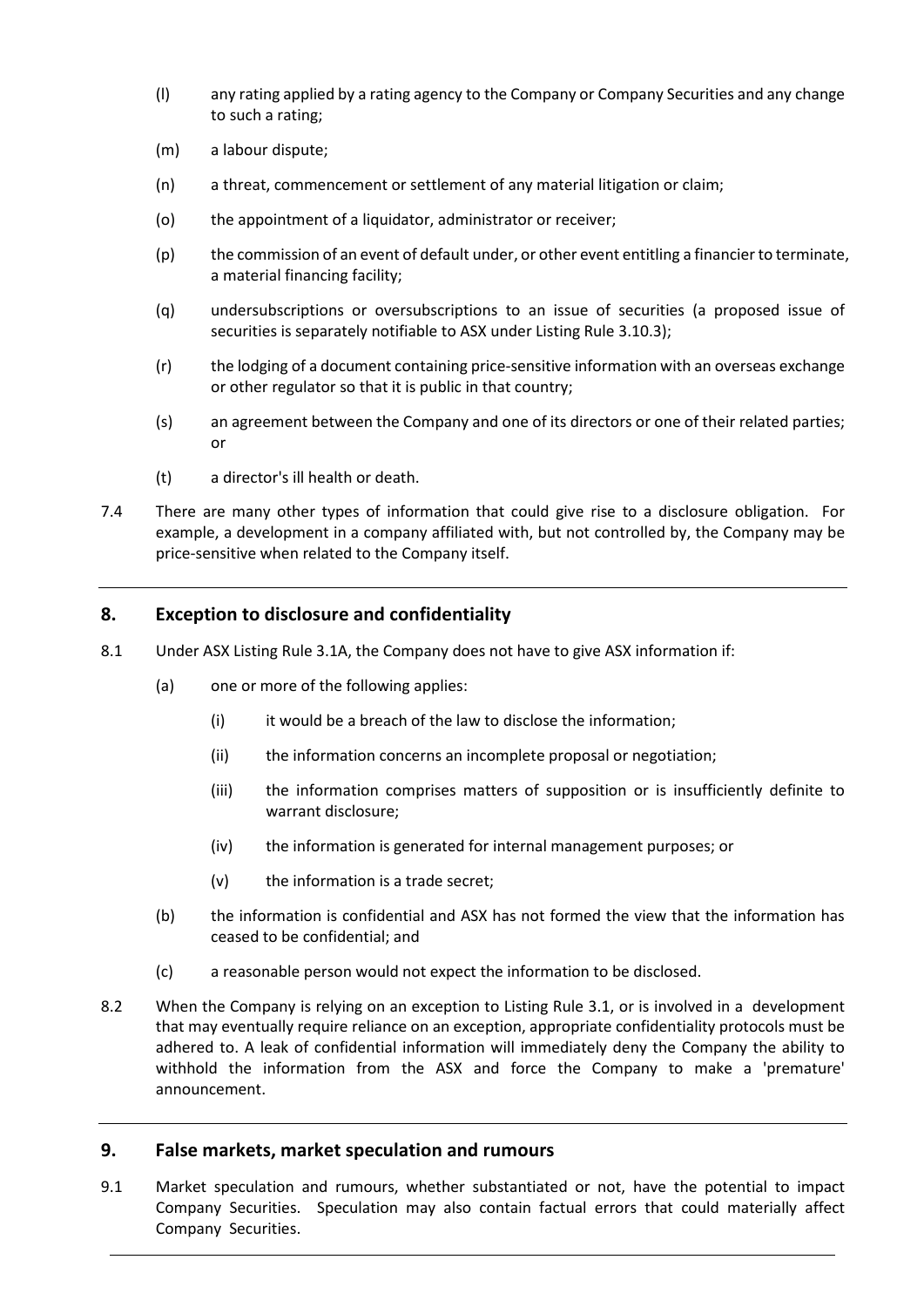- 9.2 The Chairperson will monitor movements in the price or trading activity of Company Securities to identify circumstances in which a false market may have emerged in Company Securities.
- 9.3 If ASX asks the Company to give it information to correct or prevent a false market, the Disclosure Officer is responsible for giving the information to ASX after following the procedure in paragraph 6.
- 9.4 The Company's general policy on responding to market speculation and rumours is that it does not respond to market speculation or rumours. However, the Chairperson, the Disclosure Officer or the Board (as applicable) may decide to make a statement in response to market speculation or rumours if:
	- (a) they consider that the Company it is obliged at that time to make a statement to the market about a particular matter;
	- (b) consider it prudent in order to prevent or correct a false market occurring in Company Securities; or
	- (c) ASX asks for information.

## **10. Public release of disclosed information**

- 10.1 The Company will publicly release all information disclosed to ASX under this policy by placing it on its website.
- 10.2 The Disclosure Officer be provided with confirmation from ASX that the information has been released to the market, before publicly discussing or otherwise publishing the information.

## **11. Trading Halts**

- 11.1 The Company may ask ASX to halt trading in Company Securities to:
	- (a) maintain orderly trading in its securities; and
	- (b) manage its continuous disclosure obligations.
- 11.2 Decisions about trading halts are made following consultation between the CEO and the Disclosure Officer.

#### **12. Authorised spokesperson**

- 12.1 Only the Chairperson may speak on behalf of the Company to institutional investors, stockbroking analysts and the media.
- 12.2 The Chairperson may only clarify information that the Company has publicly released and must not comment on price-sensitive information that has not been released to the market.
- 12.3 The Company will not expressly or implicitly give institutional investors or stockbroking analysts earnings forecast guidance that has not already been released to the market.
- 12.4 If other employees are asked to comment by an external investor, stockbroking analyst or the media in relation to any matter concerning the Group they must:
	- (a) say that they are not authorised to speak on behalf of the Company; and
	- (b) refer the investor, stockbroking analyst or media to the Disclosure Officer.
- 12.5 Before any media release can be issued the Disclosure Officer must: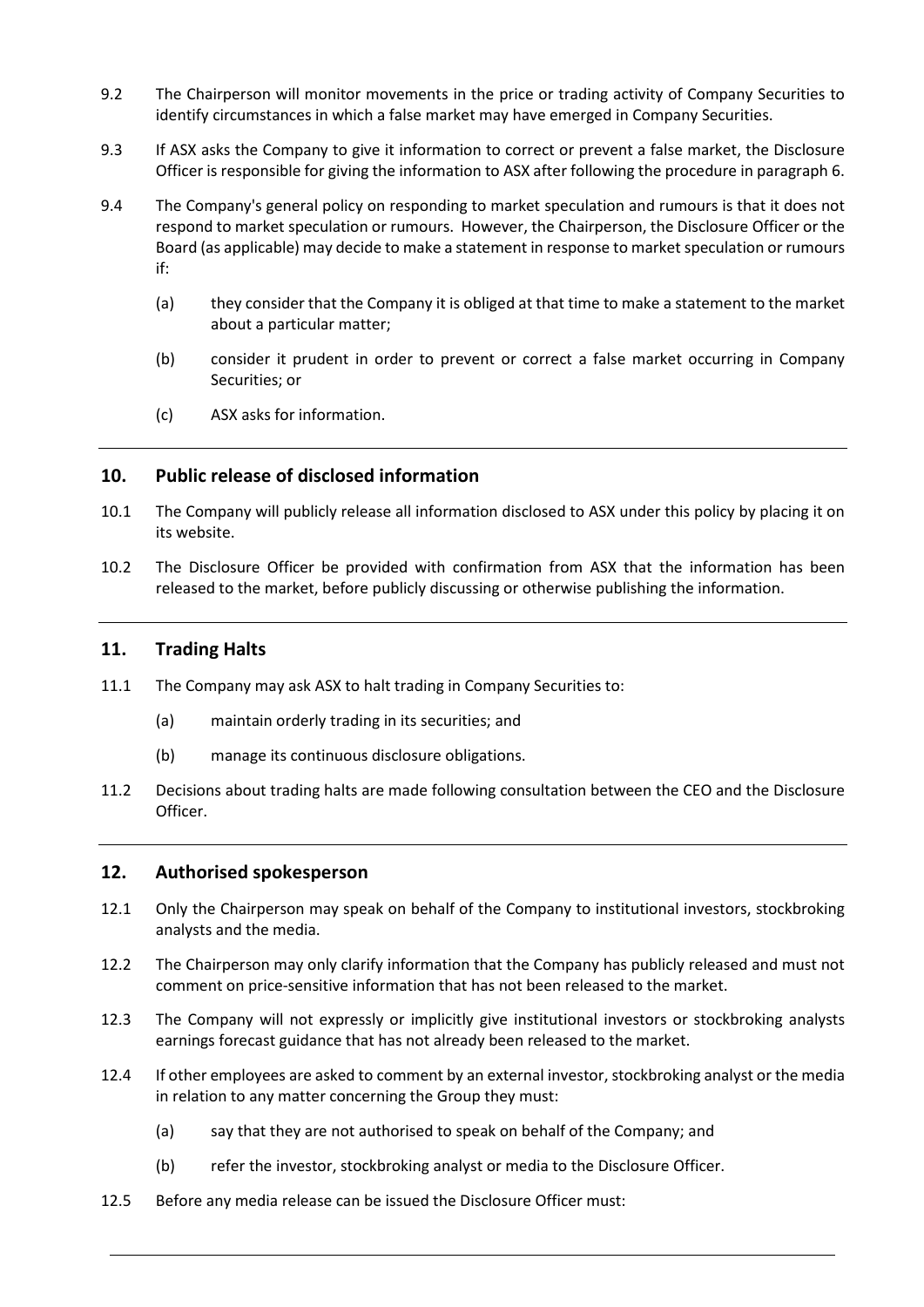- (a) review it;
- (b) disclose it to ASX (if it contains price-sensitive information); and
- (c) if applicable, be provided with confirmation from ASX that the information in the media release has been released to the market before publicly discussing or otherwise publishing it.

## **13. Open briefings to institutional investors and stockbroking analysts**

- 13.1 The Company may hold open briefings with institutional investors or stockbroking analysts to discuss information that has been released to the market.
- 13.2 For the purposes of this policy:
	- (a) public speeches and presentations by the Chairperson or Chief Financial Officer are open briefings; and
	- (b) any meeting that is not an open meeting is a one-on-one briefing.
- 13.3 Price-sensitive information that has not been released to the market must not be disclosed at open briefings.
- 13.4 If a question raised in a briefing can only be answered by disclosing price-sensitive information, employees must:
	- (a) decline to answer the question; or
	- (b) take the question on notice and wait until the Company releases the information to the market through ASX.
- 13.5 If an employee participating in a briefing thinks that something has been raised that might be pricesensitive information that has not been publicly released, he or she must immediately inform the Chairperson or Disclosure Officer (if the Chairperson is unavailable).
- 13.6 Before any open briefing, the Company will inform the market about the briefing (and, if presentation slides will be used, those presentation slides will also be released to the market).

## **14. One-on-one briefings with institutional investors and stockbroking analysts**

- 14.1 It is in the interests of shareholders that institutional investors and stockbroking analysts have a thorough understanding of the Group's businesses, operations and activities.
- 14.2 The Company may hold one-on-one briefings with institutional investors and stockbroking analysts. At these briefings, the Company may give background and technical information to help institutional investors and stockbroking analysts better understand its business operations and activities.
- 14.3 For the purposes of this policy, a one-on-one briefing includes any communication between the Company and an institutional investor or a stockbroking analyst.
- 14.4 Price-sensitive information that has not been released to the market must not be disclosed at oneon-one briefings.
- 14.5 File notes must be made of all one-on-one briefings and kept for a reasonable period.
- 14.6 If an employee participating in a one-on-one briefing thinks that something has been raised that might be price-sensitive information that has not been publicly released, he or she must immediately inform the Chairperson or the Disclosure Officer (if the Chairperson is unavailable).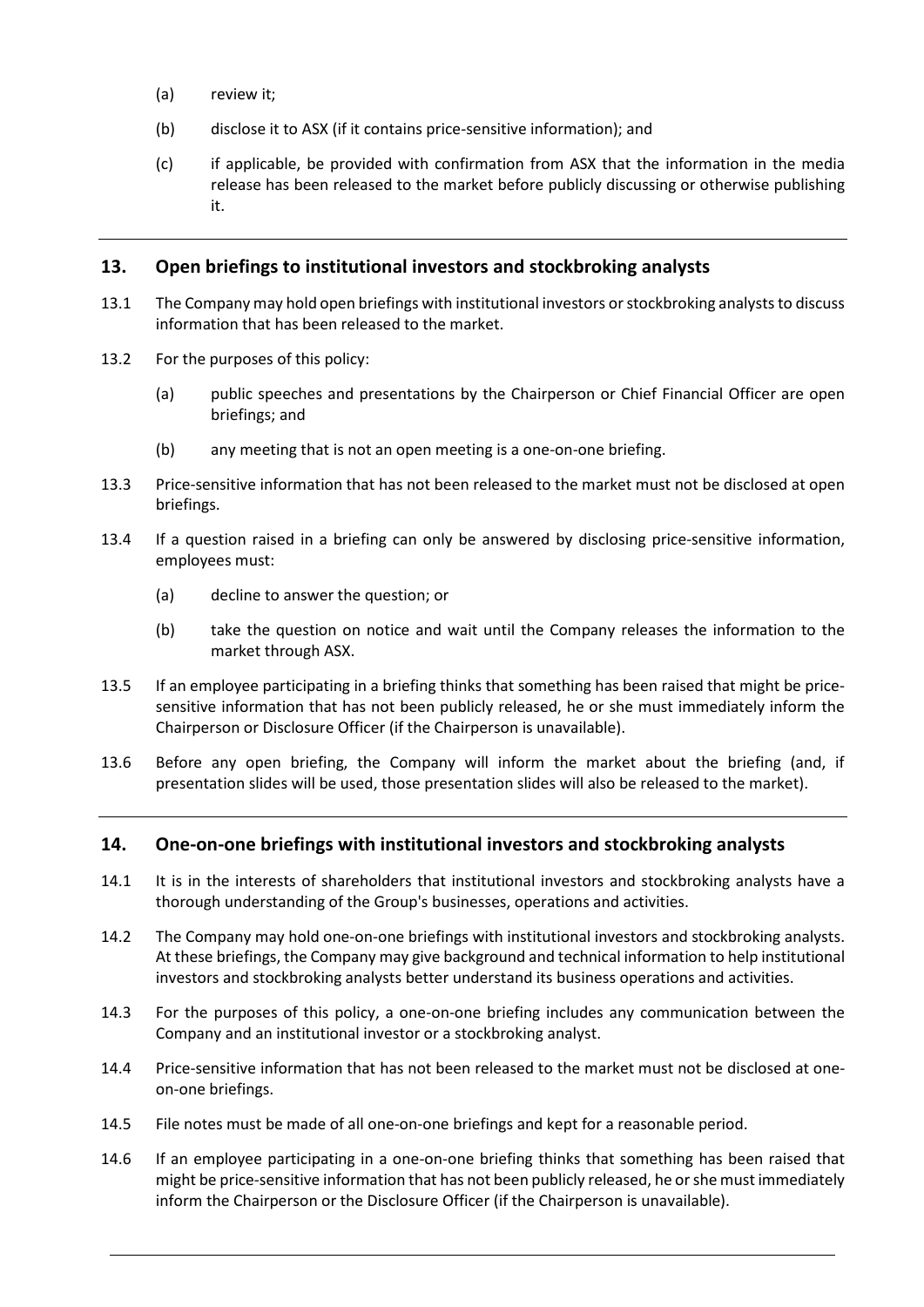14.7 Before any series of one-on-one briefings, the Company will inform the market about the oneon- one briefings through ASX and on its website.

## **15. Presentation and briefing materials**

15.1 Any presentation or briefing materials for open or one-on-one briefings must be given to the Chairperson or the Disclosure Officer before the briefing to determine if they contain any price-sensitive information that has not been released to the market.

#### **16. 'Blackout' periods**

- 16.1 To protect against inadvertent disclosure of price-sensitive information, the Company will not hold one-on-one or open briefings (except to deal with matters subject to an announcement through the ASX) between:
	- (a) each period of 30 days immediately prior to the intended date upon which the Company releases its annual financial statements to the ASX;
	- (b) each period of 30 days immediately prior to the intended date upon which the Company releases its half year financial statements to the ASX; and
	- (c) each period of 24 hours immediately after the date upon which the Company issues a price--sensitive ASX announcement.

## **17. Review of reports by analysts**

- 17.1 The Company is not responsible for, and does not endorse, reports by analysts commenting on the Company.
- 17.2 The Company does not incorporate reports of analysts in its corporate information, including on its website (this also extends to hyperlinks to websites of analysts).
- 17.3 If an analyst sends a draft report to the Company for comment:
	- (a) employees must immediately send it to the Chairperson or the Disclosure Officer (if the Chairperson is unavailable);
	- (b) any response to it will not include price-sensitive information that has not been disclosed to the market;
	- (c) it will only be reviewed to correct factual inaccuracies on historical matters; and
	- (d) no comment will be made on any profit forecasts contained in it.
- 17.4 Any correction of a factual inaccuracy does not imply that the Company endorses an analyst research report.
- 17.5 A standard disclaimer will be made in any response to an analyst.

#### **18. Informing employees**

18.1 This policy or a summary of it will be distributed to employees to help them understand the Company's continuous disclosure obligations, their individual reporting responsibilities and the need to keep the Company's information confidential.